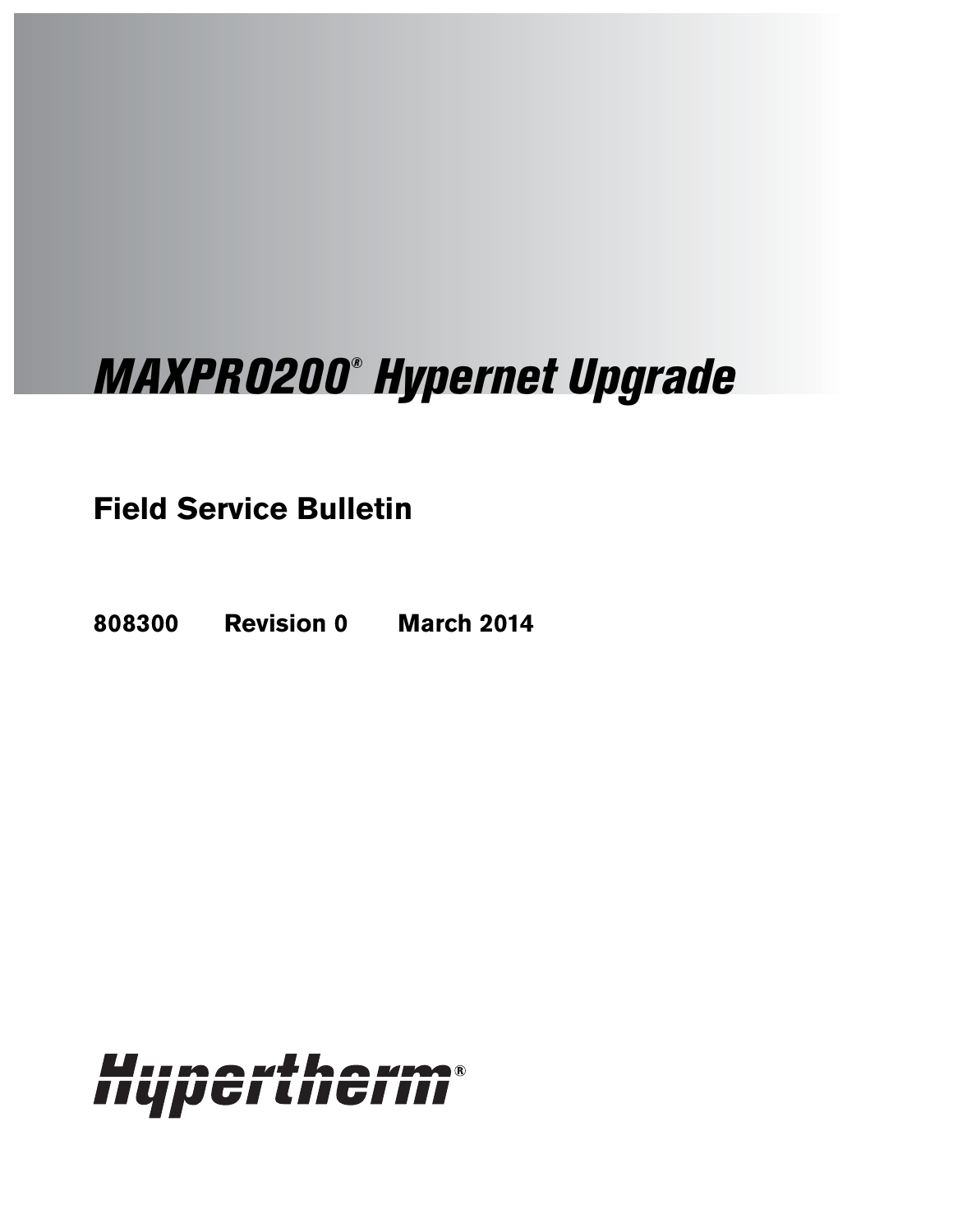Hypertherm Inc. Etna Road, P.O. Box 5010 Hanover, NH 03755 USA 603-643-3441 Tel (Main Office) 603-643-5352 Fax (All Departments) info@hypertherm.com (Main Office Email) 800-643-9878 Tel (Technical Service) technical.service@hypertherm.com (Technical Service Email)

800-737-2978 Tel (Customer Service) customer.service@hypertherm.com (Customer Service Email) 866-643-7711 Tel (Return Materials Authorization) 877-371-2876 Fax (Return Materials Authorization) return.materials@hypertherm.com (RMA email)

#### Hypertherm Plasmatechnik GmbH

Technologiepark Hanau Rodenbacher Chaussee 6 D-63457 Hanau-Wolfgang, Deutschland 49 6181 58 2100 Tel 49 6181 58 2134 Fax 49 6181 58 2123 (Technical Service)

#### Hypertherm (S) Pte Ltd.

82 Genting Lane Media Centre Annexe Block #A01-01 Singapore 349567, Republic of Singapore 65 6841 2489 Tel 65 6841 2490 Fax 65 6841 2489 (Technical Service)

#### Hypertherm (Shanghai) Trading Co., Ltd.

Unit 301, South Building 495 ShangZhong Road Shanghai, 200231 PR China 86-21-60740003 Tel 86-21-60740393 Fax

#### Hypertherm Europe B.V.

Vaartveld 9 4704 SE Roosendaal, Nederland 31 165 596907 Tel 31 165 596901 Fax 31 165 596908 Tel (Marketing) 31 165 596900 Tel (Technical Service) 00 800 4973 7843 Tel (Technical Service)

#### Hypertherm Japan Ltd.

Level 9, Edobori Center Building 2-1-1 Edobori, Nishi-ku Osaka 550-0002 Japan 81 6 6225 1183 Tel 81 6 6225 1184 Fax

#### Hypertherm Brasil Ltda.

Rua Bras Cubas, 231 – Jardim Maia Guarulhos, SP - Brasil CEP 07115-030 55 11 2409 2636 Tel 55 11 2408 0462 Fax

#### Hypertherm México, S.A. de C.V.

Avenida Toluca No. 444, Anexo 1, Colonia Olivar de los Padres Delegación Álvaro Obregón México, D.F. C.P. 01780 52 55 5681 8109 Tel 52 55 5683 2127 Fax

#### Hypertherm Korea Branch

#3904 Centum Leaders Mark B/D, 1514 Woo-dong, Haeundae-gu, Busan Korea, 612-889 82 51 747 0358 Tel 82 51 701 0358 Fax

© 2014 Hypertherm, Inc. All rights reserved.

ArcGlide, MAXPRO200, and Hypertherm are trademarks of Hypertherm, Inc. and may be registered in the United States and/or other countries. All other trademarks are the property of their respective holders.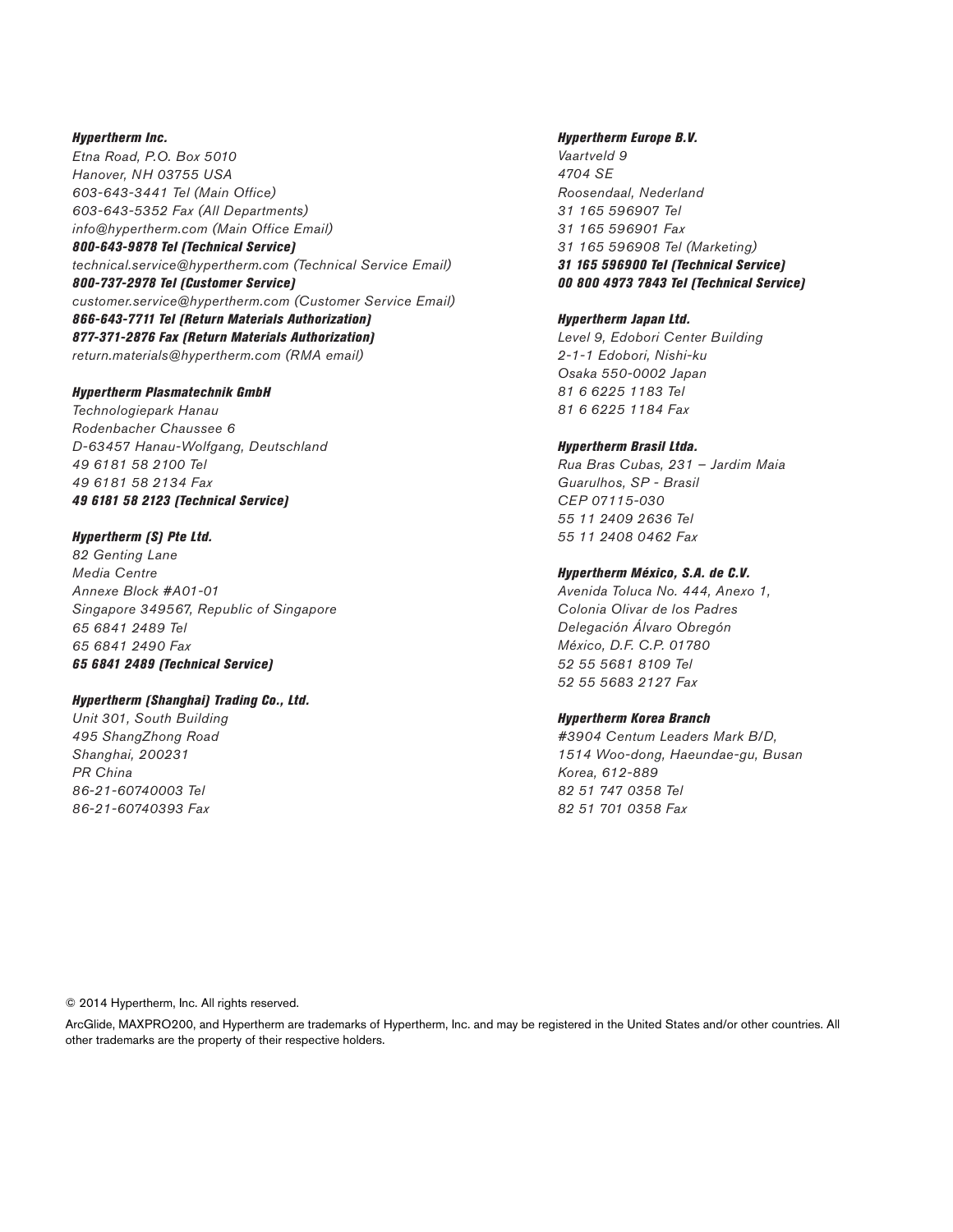

## **Introduction**

This Field Service Bulletin explains how to install the Hypernet PCB in the MAXPRO200 power supply to allow the use of an ArcGlide torch height controller.

## **428276 – kit contents**

| <b>Part number</b> | <b>Description</b>                     | Quantity |
|--------------------|----------------------------------------|----------|
| 141162             | Hypernet PCB                           |          |
| 229620             | Power wire-harness adapter             |          |
| 229621             | RS422 and discrete communication cable |          |



## **Required tools and materials**

- Number 2 Phillips screwdriver
- Small blade screwdriver
- 3/8 inch wrench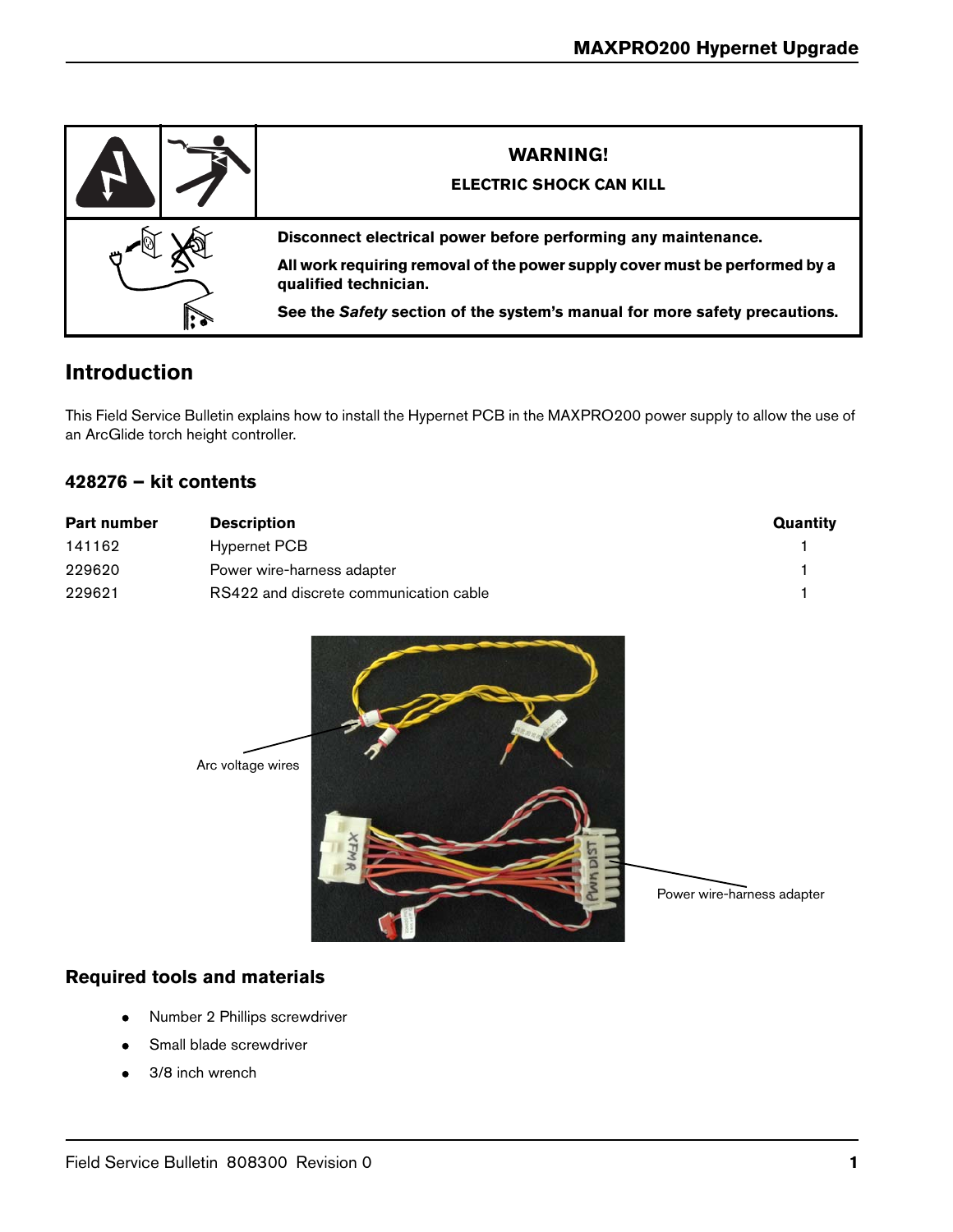# **Install the PCB in the power supply**



1. Turn OFF the power to the power supply.



The Hypernet PCB does not support the remote on/off feature when connected to the<br>MAXPRO200 MAXPRO200

2. Use a 3/8 inch wrench to remove the right-side panel from the power supply. Repeat for removing the left-side panel.



- 3. Mount the Hypernet PCB to the center panel.
	- a. Remove the screws from the four standoffs near the top of the center panel.

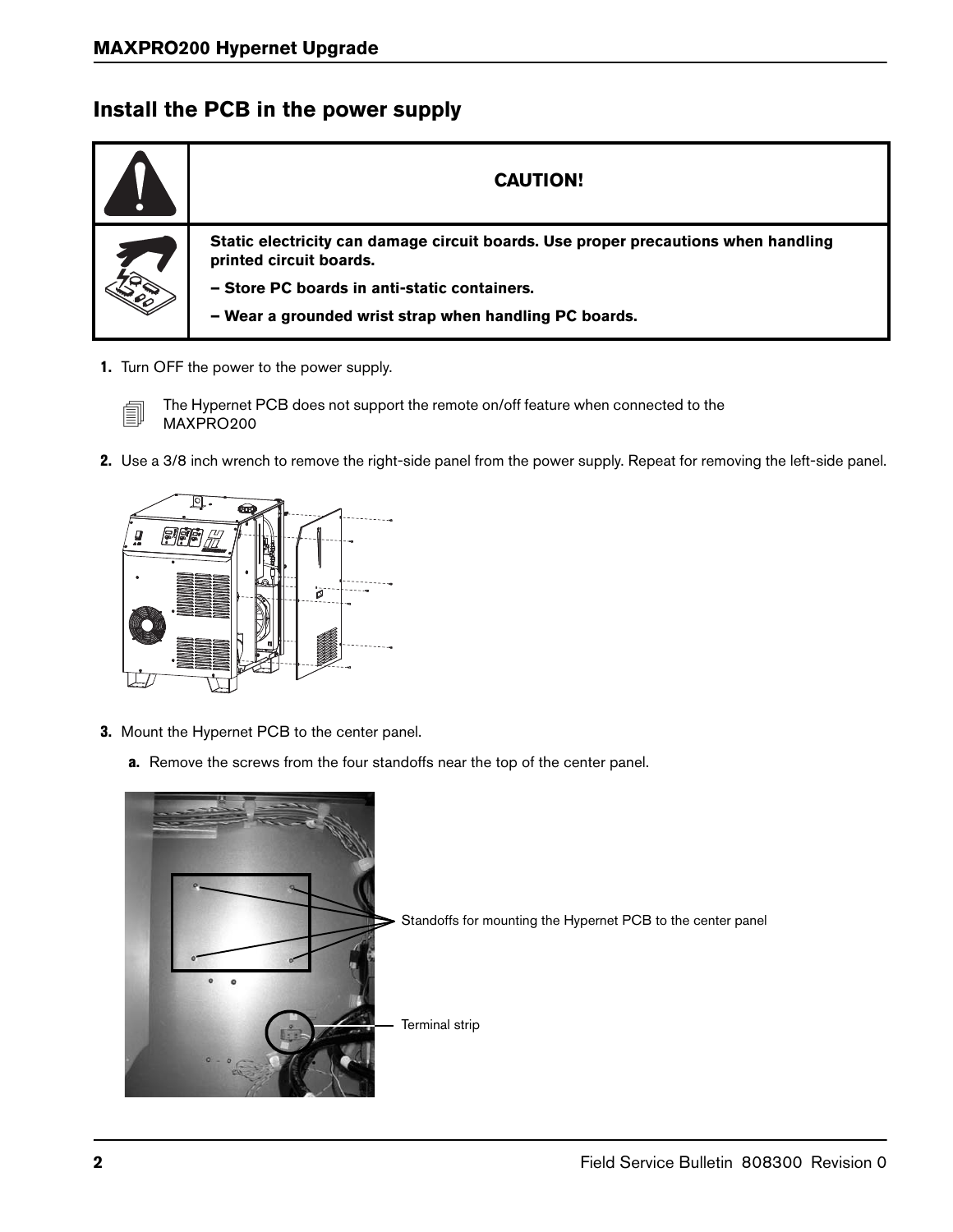**b.** Line up the holes in the corners of the PCB with the four standoffs, then secure the PCB to the standoffs using the screws you removed in the previous step.



 $\Box$  Be sure to install the PCB so that the arc voltage terminal strip is at the top of the PCB as shown below.



- 4. Connect the communication cable (229621) from the Hypernet PCB to the control PCB:
	- a. Insert the DB37 connector into the J5 receptacle on the Hypernet PCB and secure it using the 2 screws on the connector.

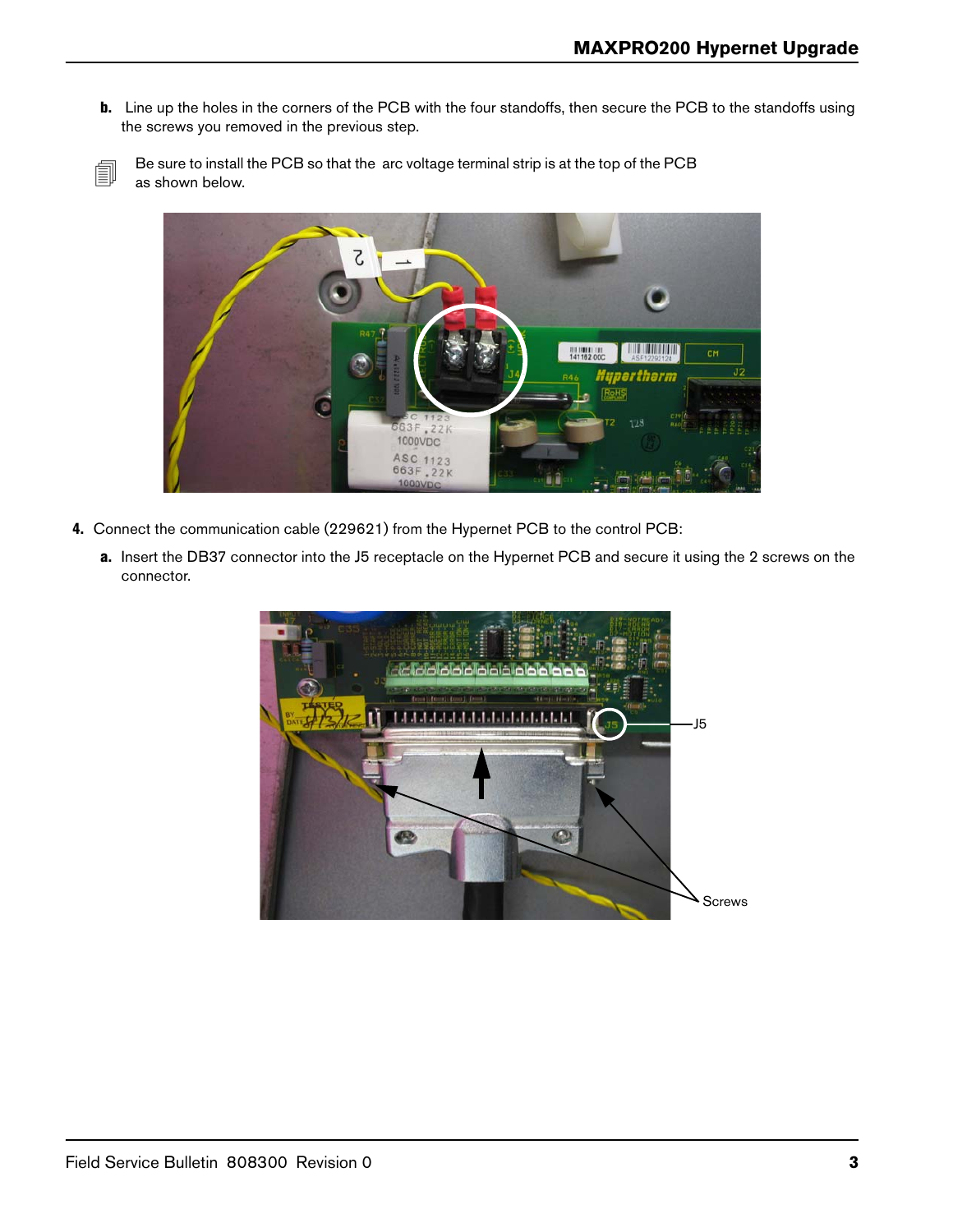b. Route the communication cable along the center panel to the control PCB with the other wires and cables.



c. Connect the DB9 connector to the DB9 receptacle and the orange J1.6 connector to the receptacle on the control PCB as shown below.

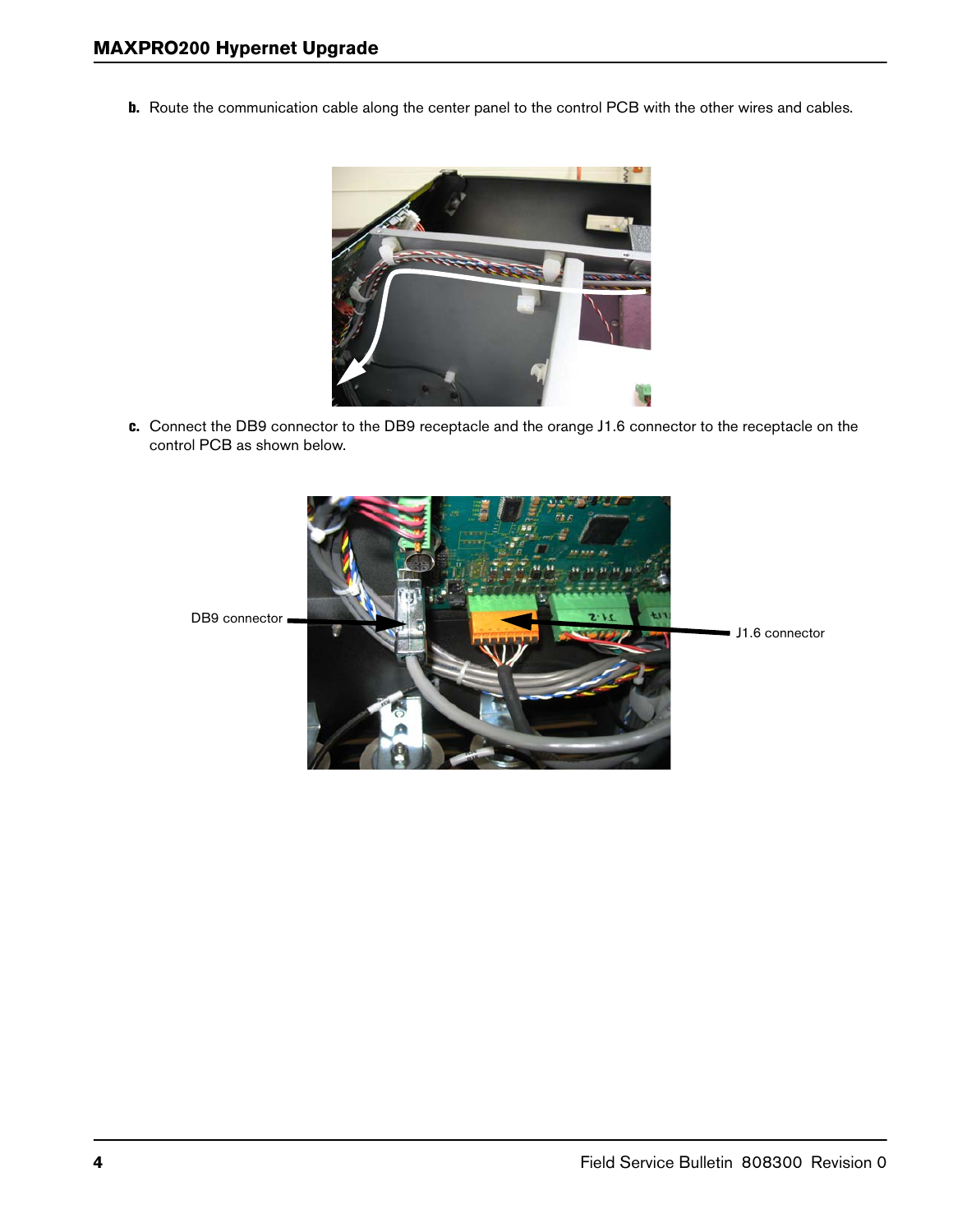5. Connect the yellow and yellow/black arc voltage wires from the left side of the gray terminal strip (mounted on the center panel) to the Hypernet PCB.

a. To secure the wires in the terminal strip, first insert a small blade screwdriver in the square opening on the side of the terminal strip, as shown below. Pull the screwdriver towards you to open the contact in the circular slot below it.

### **Opening the contacts in the terminal strip**



- **b.** Run the wires down the left side of the Hypernet PCB and insert the arc voltage wire into the circular slot as follows (see figure below):
	- Insert the yellow wire (labeled "25") into the circular "25" slot on the side of the terminal strip.
	- Insert the yellow/black wire (labeled "26") into the circular "26" slot on the side of the terminal strip.
- c. Remove the screwdriver to release the contact, and verify that the wire is now held securely in place.



## **Connecting the arc voltage wires to the terminal strip**

The arc voltage wires must be inserted into the correct slots in the terminal strip to  $\Box$  one we matching polarity. The vallow "25" wire has positive (+) polarity: the vallow (blow) ensure matching polarity. The yellow "25" wire has positive (+) polarity; the yellow/black "26" wire has negative (-) polarity.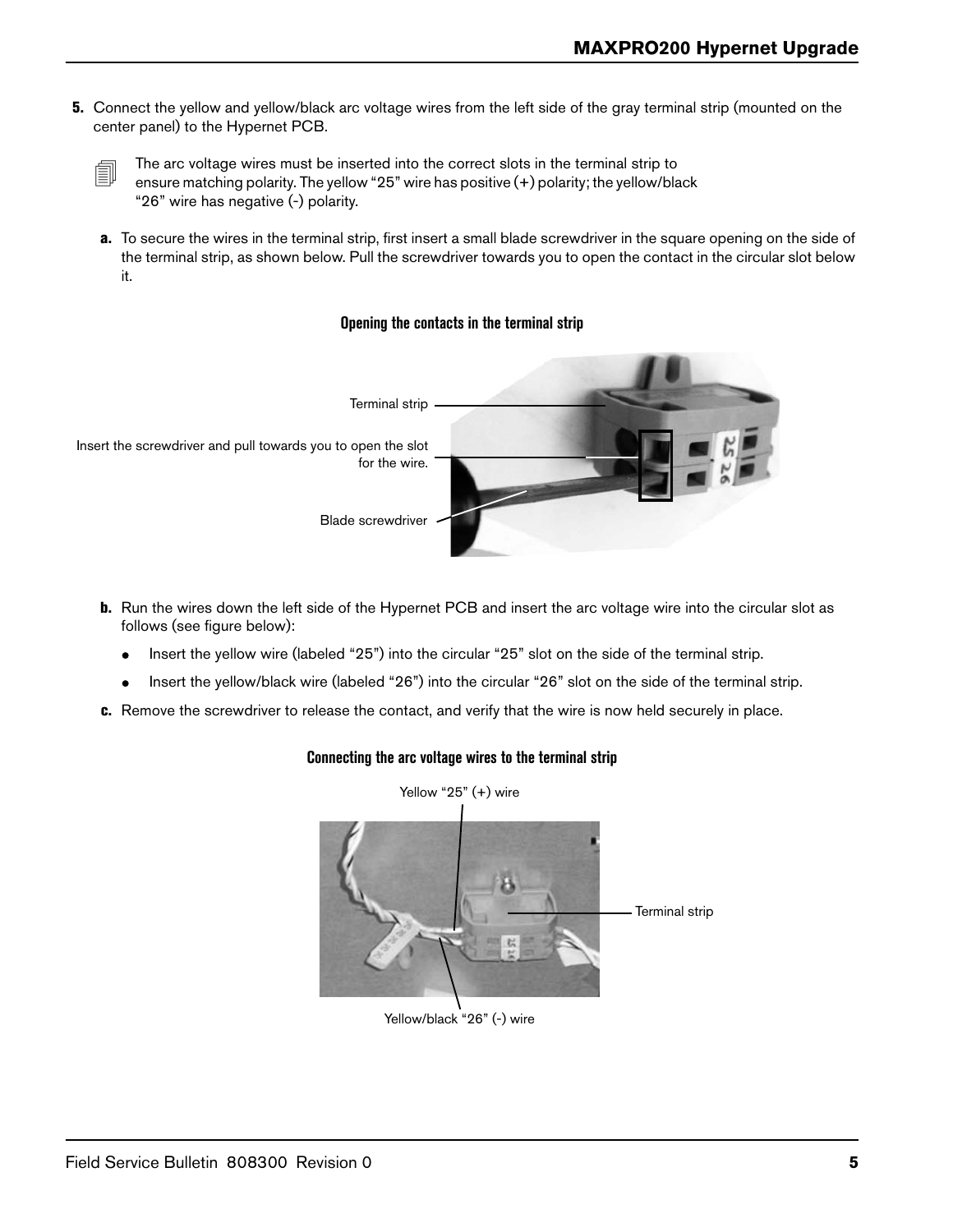- d. Connect the yellow and yellow/black arc voltage wire group (229620) to the J4 terminal strip on the Hypernet PCB as shown in the following picture.
	- Connect the fork terminal for the yellow arc voltage wire (labeled "1") to the connector labeled "(+) WORK" on the PCB.
	- Connect the fork terminal for the yellow/black arc voltage wire (labeled "2") to the connector labeled "ELECTRODE (-)" on the PCB



- 6. Connect the power wire-harness adapter from the control PCB to the Hypernet PCB.
	- a. Remove the connector from the J9 receptacle on the control PCB.